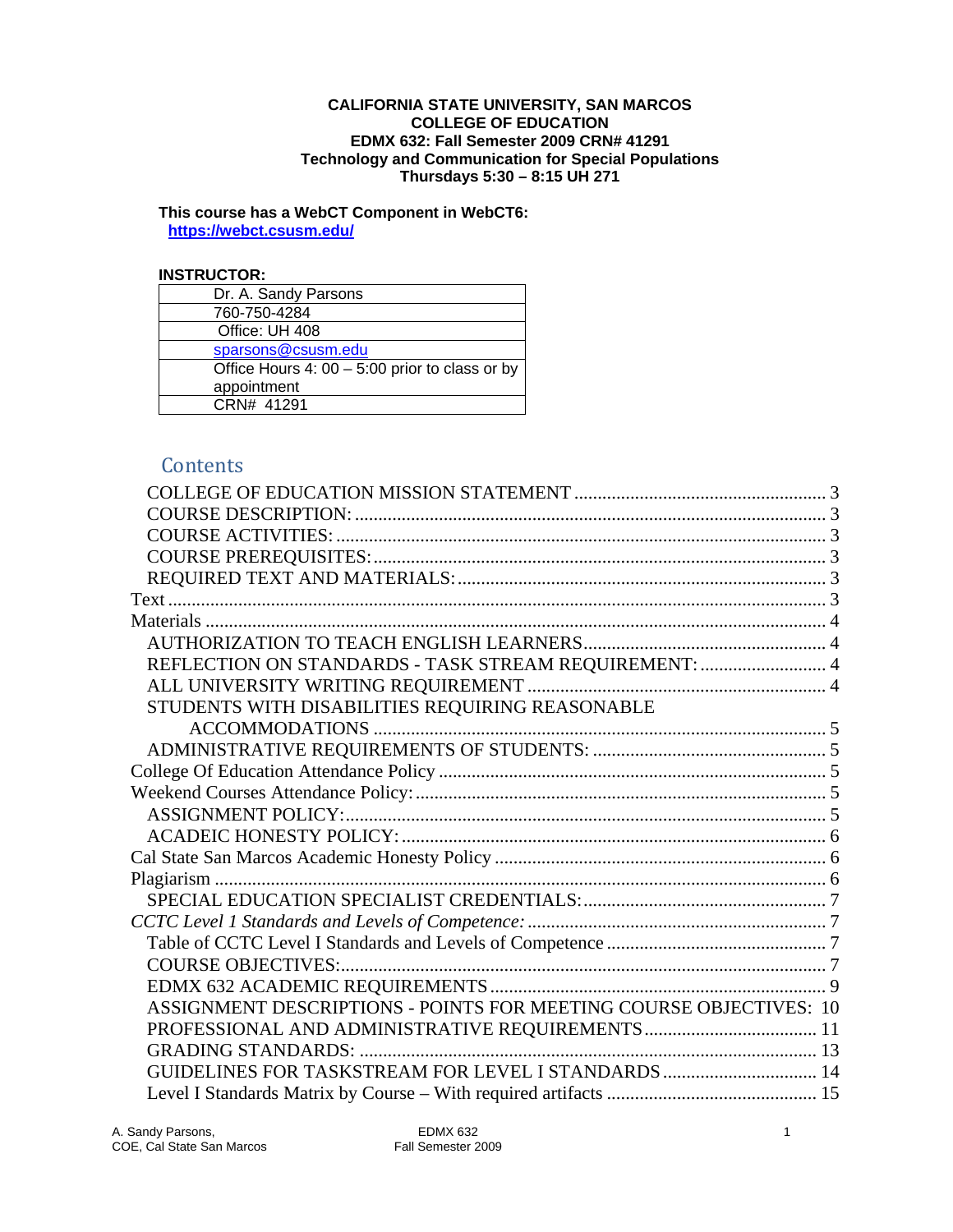Furlough Impact: All faculty in the CSU (as well as staff and administrators) have been furloughed for the 2009-2010 Academic Year. For faculty this involves nine furlough days this Fall Semester; this is a mandatory reduction in time, workload, and salary. Please see the section on Furlough for these dates. I am not allowed to work, do e-mail, take phone calls nor perform other university or teacher preparation work on furlough days.

### **Furlough Information**

**Mandatory Faculty Furlough Days and CSU Budget:** 

**My furlough dates at the time of publication of this syllabus are: 9/08 and 9/18; 10/08 and 10/12; 11/12, 23, 24, and 25; and 12/04. These dates may change and I will alert you to any changes.** 

# **Staff and Administration Furlough Days: 9/04 & 18; 10/02 & 16; 11/06, 20, 25, & 30; 12/18 & 31. On these dates the campus will have virtually no services but campus will be open for classes.**

Due to the devastating effects of current budget crisis in California, all CSU faculty have been furloughed nine days each semester of this academic year, representing a 9.23% reduction in both workload and compensation. A furlough is an unpaid day off on a faculty member's regularlyscheduled workday. In order to satisfy legal and ethical requirements of the California Labor Code, I am required to submit formal certification that I will not work on my furlough days. I am prohibited from teaching, conducting scholarly research, consulting with students, responding to email or voicemail, providing assignment feedback, or participating in any CSU work-related activities on my furlough days. Furlough dates vary by professor; my Fall Semester furlough dates are listed above and on the course schedule handed out in class.

The CSU faculty agreed to take furlough days in order to preserve classes for students; jobs for as many CSU employees as possible, and to serve as many students as possible during in the current budget crisis. The agreement that governs faculty furloughs acknowledges that "cuts of this magnitude will naturally have consequences for the quality of education that we can provide." Within the furlough context, I will make every effort to support your educational experience at CSUSM.

Visit CSUSM Budget Central [http://www.csusm.edu/budgetcentral/] to learn about the state budget crisis and how it impacts your educational opportunities. To avoid the continued loss of higher education availability in California, exercise your right to voice an opinion. Contact information for state legislators and the governor are provided at Budget Central.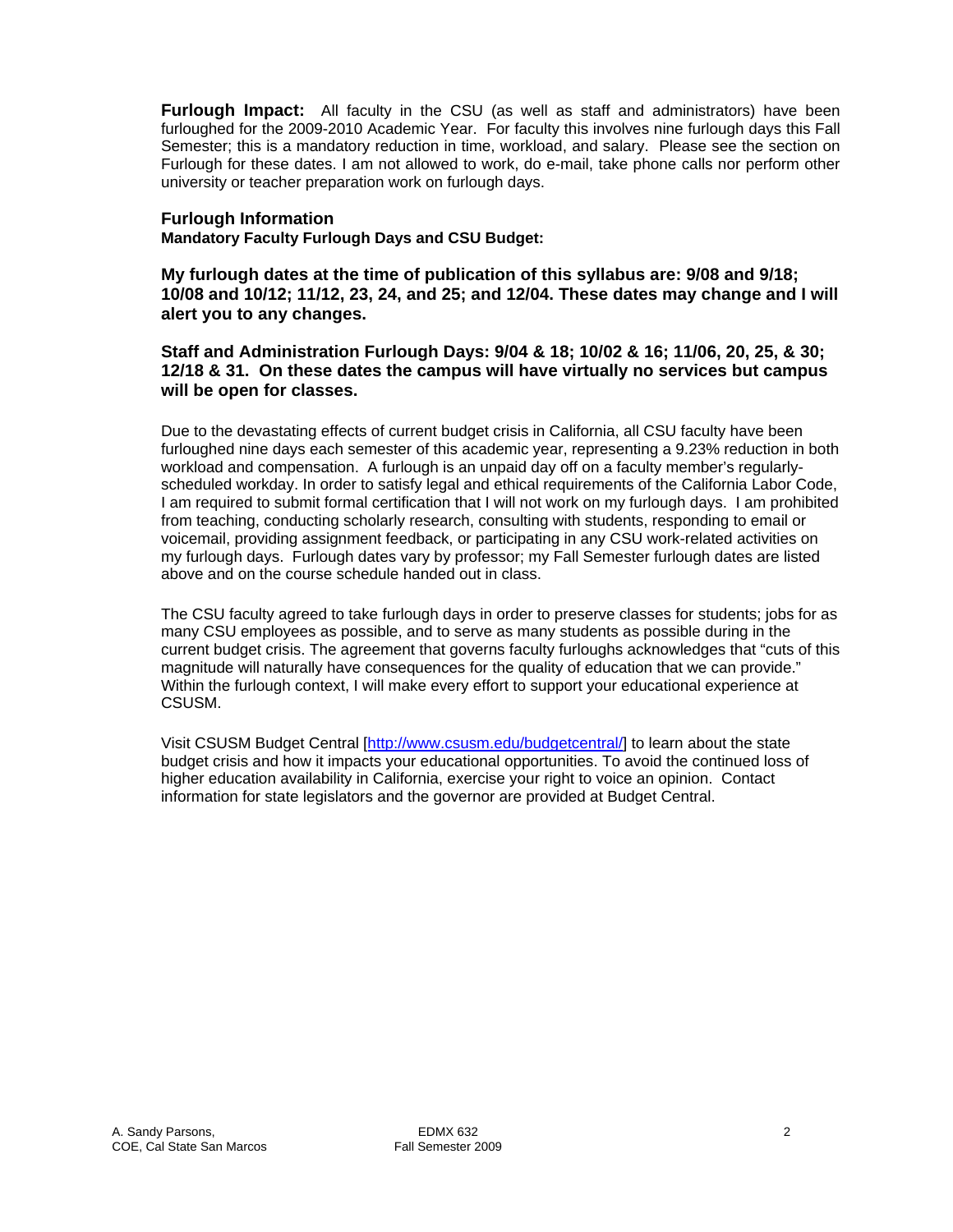# **COLLEGE OF EDUCATION MISSION STATEMENT**

The mission of the College of Education Community is to collaboratively transform public education by preparing thoughtful educators and advancing professional practices. We are committed to diversity, educational equity, and social justice, exemplified through reflective teaching, life-long learning, innovative research and on-going service. Our practices demonstrate a commitment to student-centered education, diversity, collaboration, professionalism, and shared governance. *(Adopted by COE Governance Community, October, 1997).*

### **COURSE DESCRIPTION:**

**EDMX 632 Technology and Communication for Special Populations (3).** Terms, trends, history, and current information bases on applications of technology and assistive and adaptive devices for working with children. Use of technologies for learners with mild, moderate, and severe disabilities for education programs in schools and agencies. Identification of interventions for effective learner communication and needed augmentative communication devices. Knowledge of system components and configuration of special and adaptive devices. Competency-based, requiring laboratory work. Prerequisite: EDUC 422 or equivalent

### **COURSE ACTIVITIES:**

 based technologies and system components and to configure special and adaptive devices. Participants study and use technologies with learners with mild, moderate, and severe disabilities for education programs and agencies. Competencies developed are in ability to use computer-Information is presented on terms, trends, history, and current information bases, applications of technology and assistive and adaptive devices for work with children. This course is competencybased and requires laboratory work in addition to lecture and practice during scheduled class time.

### **COURSE PREREQUISITES:**

Admission to the Preliminary Level I Mild/Moderate & Moderate/Severe Disabilities Education Specialist Program with or without Multiple Subjects/BCLAD. Successful completion of EDUC 422 or equivalent. Demonstration of a basic understanding and practical use of representative programs for instruction and teacher productivity including word processing, data bases, spread sheets, graphics, telecommunications, networking, and multi-media presentations is absolutely required.

#### **REQUIRED TEXT AND MATERIALS:**

#### **Parsons Fall Semester 2009: EDMX 632 Bound Reader, when ready will be available at Copy Serve in San Marcos**

 **NOTE: I will send out a course mail via WebCT6 when it is ready. The reader is required.**  The Bound Reader, when ready, will be available at Copy Serve in San Marcos. (760) 599-9923, 754 South Rancho Santa Fe Blvd. Enter the first driveway off San Marcos Blvd. just west of Rancho Santa Fe Rd. and the Citibank, turn right in this drive and make an immediate left. The store faces San Marcos Blvd.

#### Text

While there will be no official text book, there will be required readings in class with annotations and required reading activities. Reading materials will be discussed in class.

### Supplies Required

**University print card**: You will be required to submit hard print copies of lab assignments printed in the lab. You may purchase this card in the Kellogg Library on the  $2^{nd}$  floor (street level) near the Student Technology Help Desk. You may add money to the card on the 4<sup>th</sup> floor of University Hall, but you must have a card first in order to do this. **Having a print card is a requirement!** 

**One 2" – three ring binder (the spine must be 2" wide)** (For use in the Mouse House lab.) **A USB/flash drive** for storage of documents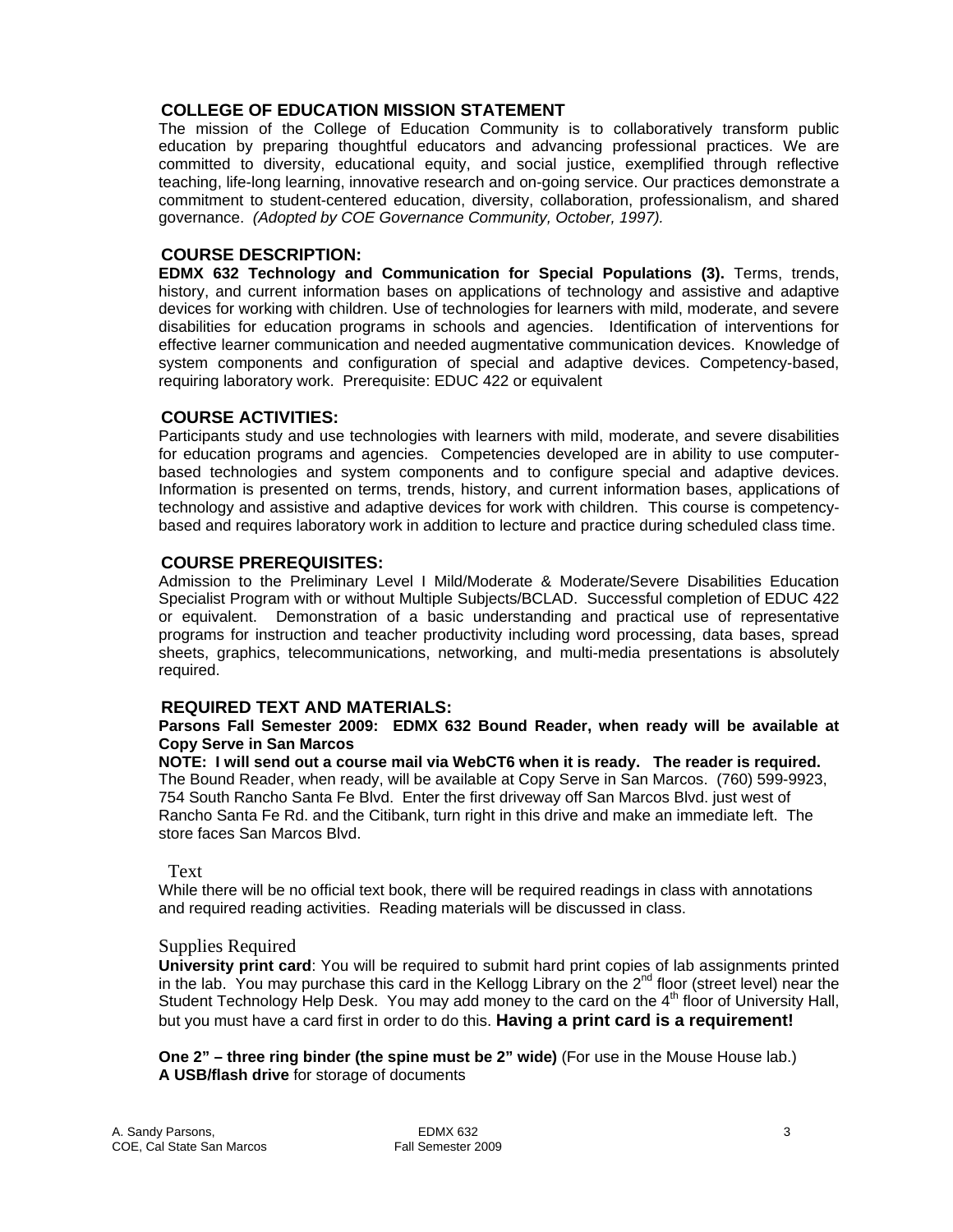# Materials

We suggest you get together in teams to gather or purchase these materials to share for the make it take is low tech lab on the date indicated on the Course Schedule.

Hot Glue sticks small or large Hot glue gun small or large (bring to share, not required to purchase) 4 small household soft sponges (do not let them dry out!) **Scissors** 

# **AUTHORIZATION TO TEACH ENGLISH LEARNERS**

This credential program has been specifically designed to prepare teachers for the diversity of languages often encountered in California public school classrooms. The authorization to teach English learners is met through the infusion of content and experiences within the credential program, as well as additional coursework. Students successfully completing this program receive a credential with authorization to teach English learners.

*(Approved by CCTC in SB 2042 Program Standards, August 02)* 

# **REFLECTION ON STANDARDS - TASK STREAM REQUIREMENT:**

CCTC Standards for the Special Education Specialist Credential

The course objectives, assignments, and assessments have been aligned with the CCTC (California Commission on Teacher Credentialing) standards for the Level 1 Special Education Specialist Credential. This course is designed to help teachers seeking a California teaching credential to develop the skills, knowledge, and attitudes necessary to assist schools and district in implementing effective programs for all students. The successful candidate will be able to merge theory and practice in order to realize a comprehensive and extensive educational program for all students. You will be required to formally address the CCTC Standards for the Level 1 Mild/Moderate/Severe Special Education Specialist Credential in this course; this assignment will be addressed in class. You will be required to post artifacts and a reflection to address standards 25 M/M, and 25 M/S. Please see the table below for the artifacts to be posted to each standard. The format for the Reflective Essay, required for each standard, is attached to the syllabus. You must complete all TaskStream postings in order to be cleared for your credential.

| <b>CCTC Standard</b>                                                                                        | *Related Artifact to be Attached in Task<br><b>Stream</b>                          |  |  |  |
|-------------------------------------------------------------------------------------------------------------|------------------------------------------------------------------------------------|--|--|--|
| Standard 25 M/M<br>Characteristics and Needs of<br>Individuals With Mild To Moderate<br><b>Disabilities</b> | <b>Standards Based Curriculum Project</b>                                          |  |  |  |
| Standard 25 M/S<br><b>Communication and Social Networks</b>                                                 | Vendor Research Project                                                            |  |  |  |
| *NOTE: You must post your essays to<br>Task Stream to be cleared for your<br>credential.                    | Be sure top Request Feedback from<br>Dr. Parsons so she can view your<br>postings! |  |  |  |

### **EDMX 632: Technology and Communications for Special Populations**

# **ALL UNIVERSITY WRITING REQUIREMENT**

Every course at the university must have a writing requirement of at least 2500 words. In EDMX 632, this requirement is met via Standards Based Curriculum Project and Paper, the Vendor Project, the Reading Activities, and the Web CT6 discussion board work.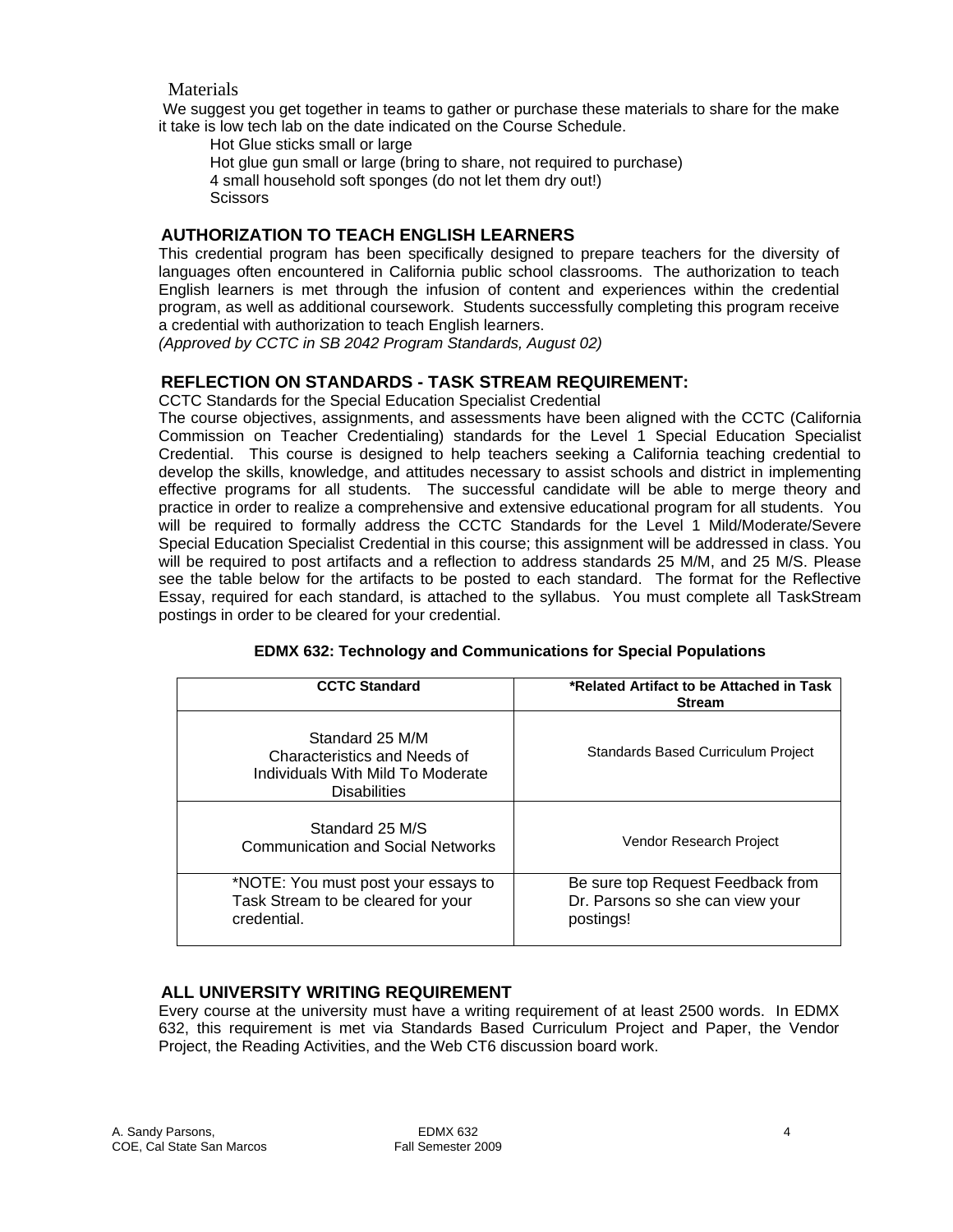# **STUDENTS WITH DISABILITIES REQUIRING REASONABLE ACCOMMODATIONS**

Students must be approved for services by providing appropriate and recent documentation to the Office of Disable Student Services (DSS). This office is located in Craven Hall 5205, and can be contacted by phone at (760) 750-4905, or TTY (760) 750-4909. Students authorized by DSS to receive reasonable accommodations should meet with their instructor during office hours or, in order to ensure confidentiality, in a more private setting.

# **ADMINISTRATIVE REQUIREMENTS OF STUDENTS:**

### College Of Education Attendance Policy

 Should the student have extenuating circumstances, s/he should contact the instructor as soon as possible. *(Adopted by the COE Governance Community, December, 1997).* Due to the dynamic and interactive nature of courses in the College of Education, all students are expected to attend all classes and participate actively. At a minimum, students must attend more than 80% of class time, or s/he may not receive a passing grade for the course at the discretion of the instructor. **Individual instructors may adopt more stringent attendance requirements**.

Students arriving late, leaving class early or coming back late from breaks will lose participation points. For weekend classes, the "lunch break" is only 30 minutes, bring your snacks and lunch with you to have outside of the tech lab.

Remember: **NO FOOD OR DRINKS IN THE COMPUTER LABS AT ANY TIME**! Participation points will be deducted for food and drink in the lab at any time. You may have water bottles, but only at the work tables, not at the computer stations.

### Weekend Courses Attendance Policy:

You may not miss more than one weekend component and receive a grade of A. You may not miss one full Saturday and receive a passing grade. Weekend courses are VERY intense and strict attendance and fulfillment of all requirements is required to receive credit for the course. NO MAKEUPS! (One component = Friday night, Saturday a.m., or Saturday p.m. session).

#### **ASSIGNMENT POLICY:**

Each assignment is due at the beginning of class on the date indicated on the syllabus.

- I typically do not accept assignments as e-mail/course mail attachments or embedded within e-mail/course mails. Seek prior permission in extenuating circumstances.
- I typically do not accept late work or late WebCT postings.
- Students are required to keep a copy of all work in case any work becomes lost. All proof of work accomplished is the responsibility of the student, including Discussion Board Postings within WebCT6. It is recommended that you compose in Word, and keep a running document of your work. You can copy and paste from Word into WebCT6.
- It is strongly advised that students keep up with the assignments from session to session as I do not accept late work.
- **Note**: Typically, no late work will be accepted, but if accepted due to extenuating circumstance, and at the instructor's discretion, point deductions will be applied.

If you have extraordinary circumstances in your life which will impact upon your attendance or assignments, please let us know. If you have any questions or concerns, please contact the instructor.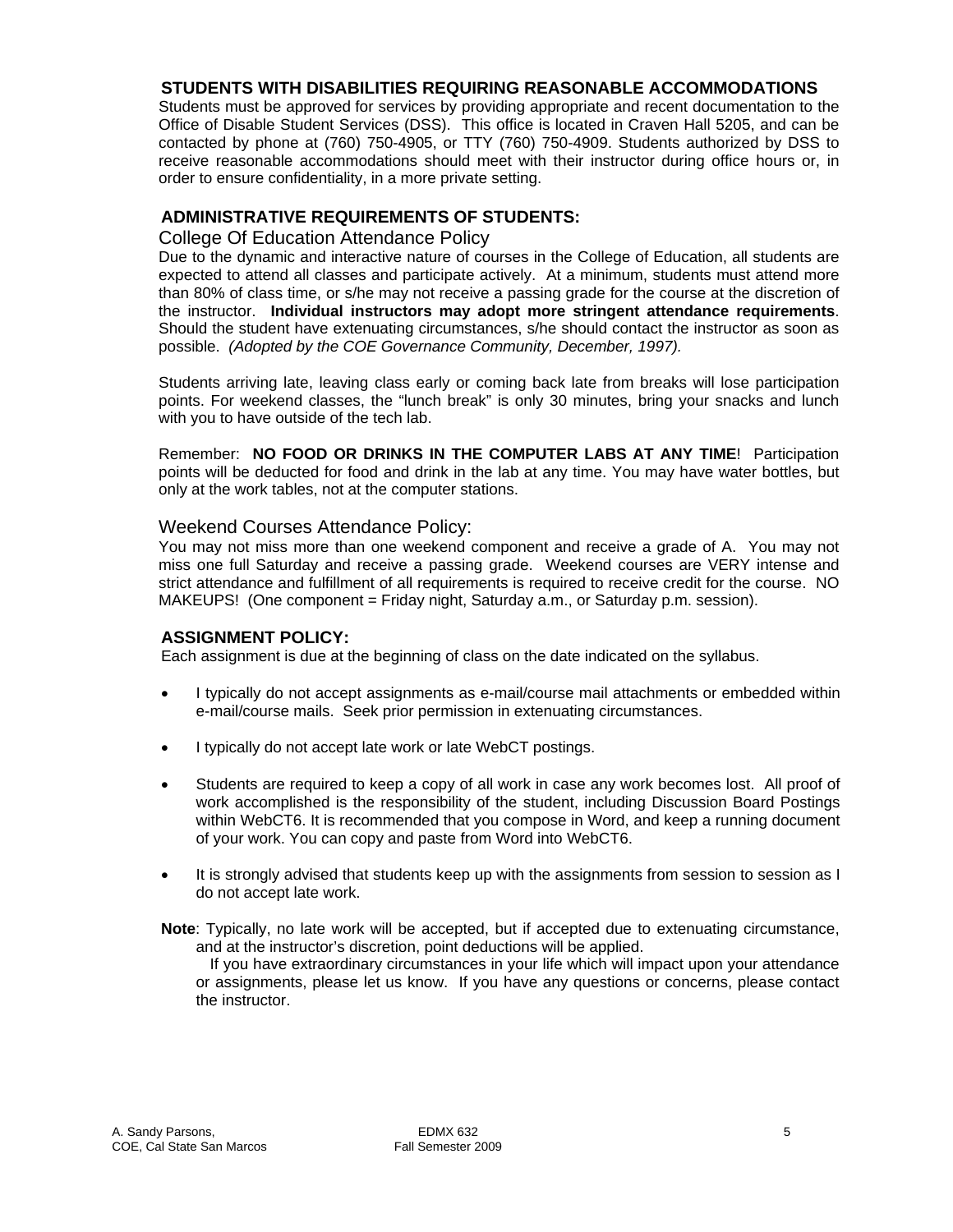#### **ACADEIC HONESTY POLICY: (Be sure to read the CSUSM Academic Honesty Policy below)**

- • Plagiarism of any type will result in a failing grade. All work in this course must be the original work of the credential candidate.
- Scanning of student work via Turn it In™ software may be used to verify student authorship and accurate citation of copyrighted materials or thoughts, ideas, and/or work of others.
- Assignment will be checked via Turn-It-In software for accuracy of citation and originality of work.
- The instructor may require that some assignments in the course be submitted via WebCT 6 using the built in Turn it In™ software feature.
- Students making unauthorized copies of copyrighted materials or microcomputer software will receive a failing grade.

### Cal State San Marcos Academic Honesty Policy

"Students will be expected to adhere to standards of academic honesty and integrity, as outlined in the Student Academic Honesty Policy. All written work and oral assignments must be original work. All ideas/materials that are borrowed from other sources must have appropriate references to the original sources. Any quoted material should give credit to the source and be punctuated with quotation marks.

Students are responsible for honest completion of their work including examinations. There will be no tolerance for infractions. If you believe there has been an infraction by someone in the class, please bring it to the instructor's attention. The instructor reserves the right to discipline any student for academic dishonesty in accordance with the general rules and regulations of the university. Disciplinary action may include the lowering of grades and/or the assignment of a failing grade for an exam, assignment, or the class as a whole."

### Plagiarism**:**

As an educator, it is expected that each student will do his/her own work, and contribute equally to group projects and processes. Plagiarism or cheating is unacceptable under any circumstances. If you are in doubt about whether your work is paraphrased or plagiarized see the Plagiarism Prevention for Students website http://library.csusm.edu/plagiarism/index.html. If there are questions about academic honesty, please consult the University catalog.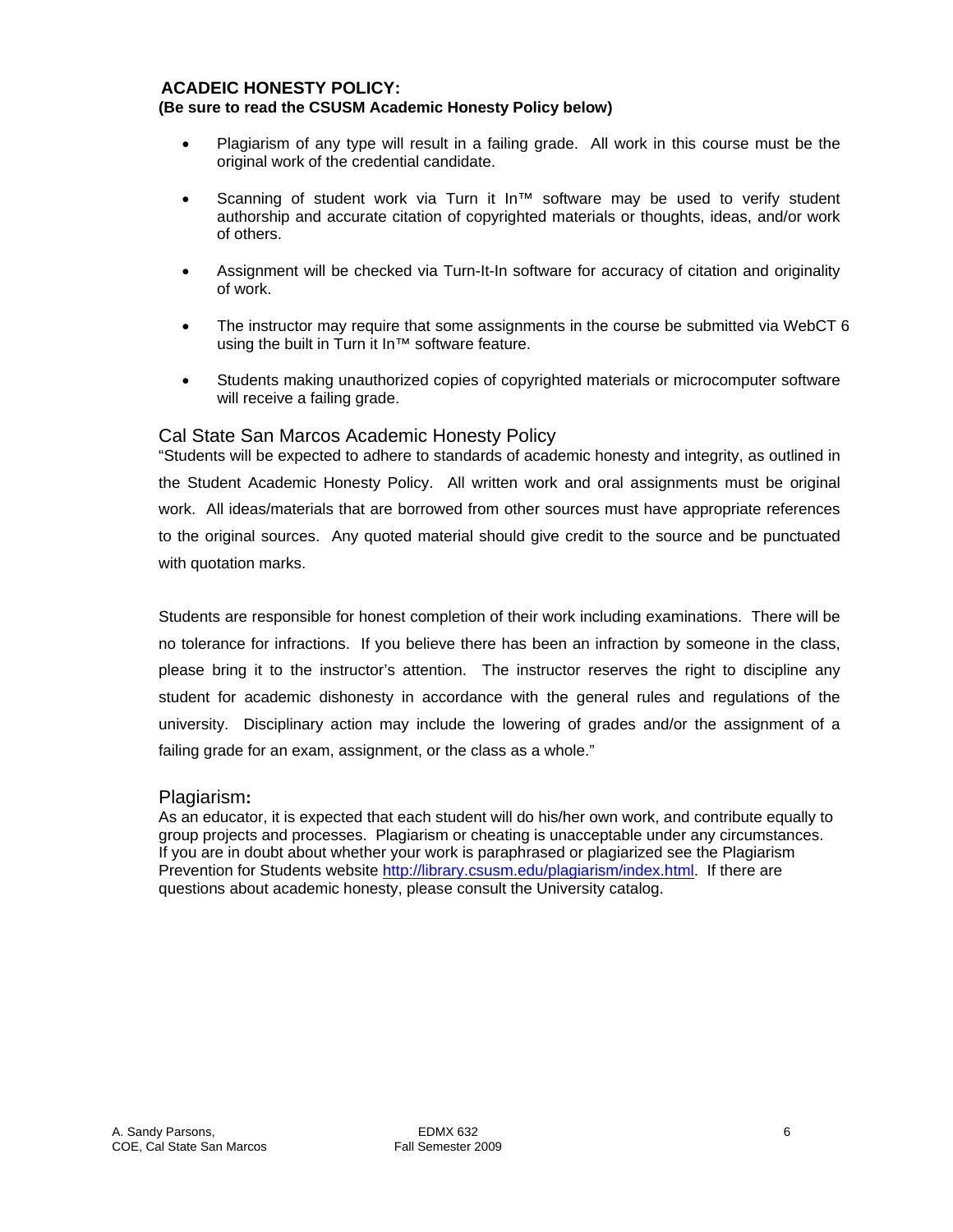# **SPECIAL EDUCATION SPECIALIST CREDENTIALS:**

# *CCTC Level 1 Standards and Levels of Competence:*

The following table indicates the CCTC Level I standards and level of competence addressed by EDMX 632 and the level (i.e., knowledge, application) at which each standard is demonstrated.

# **Table of CCTC Level I Standards and Levels of Competence**

| M/M/S | M/M/SI | M/M/S | M/M/S | M/M/S | M/M/S | M/M/S | M/M | M/S | M/S | M/S       |
|-------|--------|-------|-------|-------|-------|-------|-----|-----|-----|-----------|
| 10    | 12     | 5     | 17    | 22    | 23    | 24    | 25  | 25  | 26  | דר<br>ا ے |
| K/A   | K/A    | K/A   | K/A   | K/A   | K/A   | Α     | K/A | K/A | K/A | K/A       |

# **Key to Table Standards and Areas of Certification**:

- 10 Professional, legal and ethical practices
- 12 Educating diverse learners with disabilities
- 15 Managing learning environments
- 17 Assessment, curriculum, and instruction
- 22 Assessment and evaluation of students
- 23 Planning and implementing curriculum and instruction
- 24 Positive behavior support

# **25M/M Characteristics and needs of individuals with mild to moderate disabilities**

# **25M/S Communication and Social Networks**

- 26 Curriculum
- 27 Movement, mobility, sensory and specialized health care
- **M/M/S** = Common Mild/ Moderate and Moderate/Severe Education Specialist Competency
- **M/M**= = Mild/Moderate Education Specialist Competency
- **M/S**  $=$  Moderate/Severe Education Specialist Competency
	- **K** = Competence at **knowledge** level
- **A** = Competence at **application** level

# **COURSE OBJECTIVES:**

Upon completion of this course, students will be able to:

- 1. Identify terms, concepts, historical events and trends in the use of technology in general and special education programs.
- 2. Demonstrate an understanding of national, state and local laws, policies and procedures relating to technology and learners with special learning needs.
- 3. Identify learner characteristics and needs for the purpose of technology evaluations.
- 4. Become familiar with and able to utilize telecommunications, electronic databases, reference systems and networks to access information in regular and special education.
- 5. Identify for selection and use various resource agencies at national, state and local levels for improving the use of technology in the classroom to effect needed modification and adaptation of the learning environment for large and small group instruction.
- 6. Evaluate microcomputer software for its potential usefulness including possible adaptations and modification to the educational environment and/or devices for improving education programs for learners.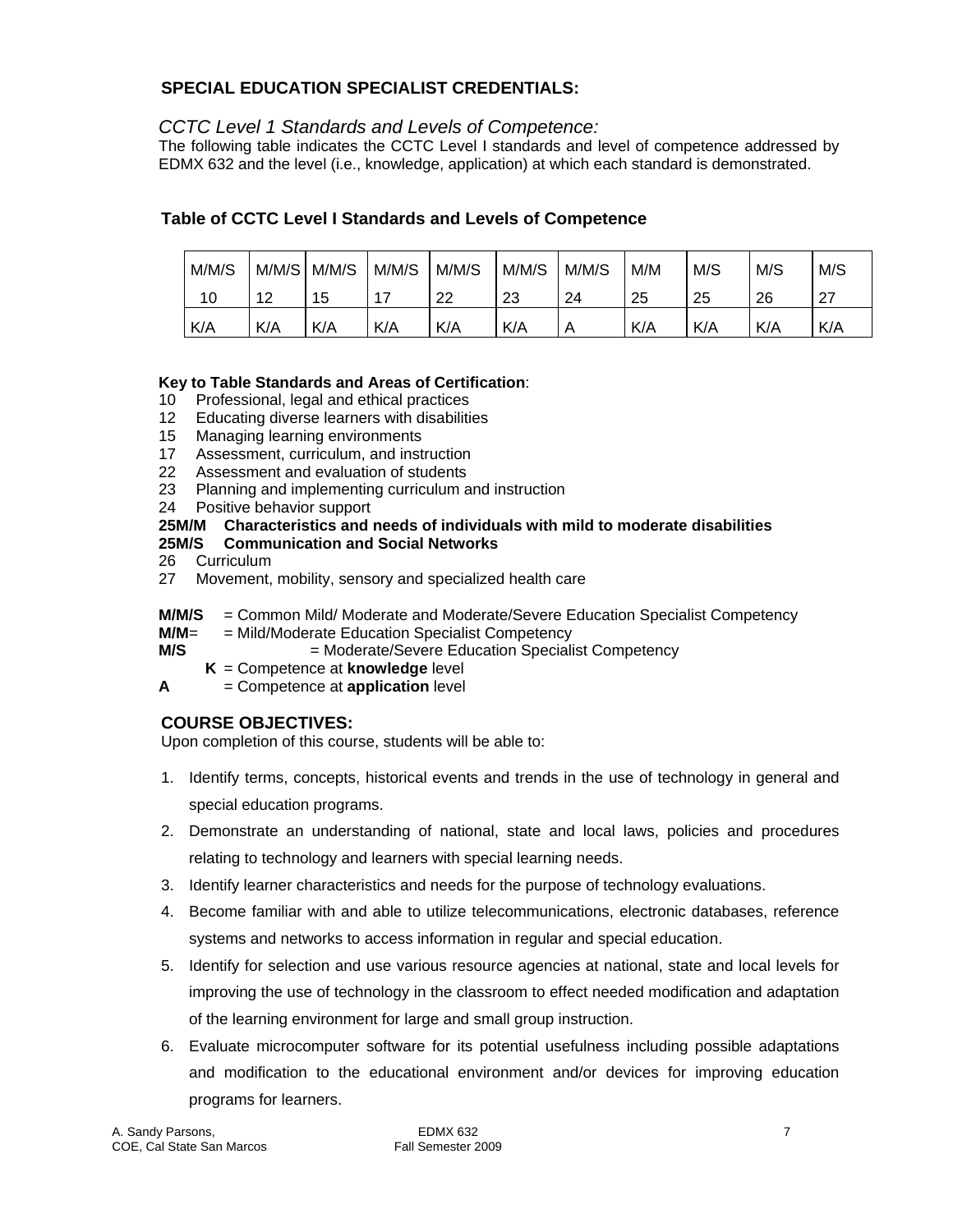- 7. Plan for the practical application for instructional use of computers; select, evaluate and use educational hardware and software, and design classrooms for the use of computer assisted instruction for various groups of learners.
- 8. Become familiar and utilize telecommunication and utility programs to access information bases in regular and special education through Internet use.
- 9. Plan the use of technology that can be used to assist/enable persons with physical disabilities in approaching the learning process and environment.
- 10. Explain how to evaluate the effectiveness of technology applications and devices for individual learners in special education programs.
- 11. Acquire competencies in configuring and using adaptive devices
- 12. Acquire competencies in configuring and using specialized software such as:

IntelliTalk III© (talking word processor)

Overlay Maker III©

Boardmaker 5© (picture communication boards)

SOLO<sup>™</sup> by Don Johnston Inc.:

Write OutLoud™ Read OutLoud™ Co Writer™ Draft Builder™

**Note: the one principle of adaptive tech**: is it is going to malfunction; it will do so when you are in front of a group!

### **Topics**:

- \* Use of computer-based assistive technologies, and system components
- \* Configurations of system components to support peripherals
- \* Terms, concepts, history and trends in assistive technology
- \* Software selection and evaluation for individual learners with special needs
- \* Planning use of technology for exceptional learners
- \* Use of alternative input/output devices
- \* Computer assisted instruction
- \* Use of computer-based technology within appropriate subject areas and grade levels
- \* Enhancement of problem solving skills, critical thinking skills, and creative processes
- \* Integration of computer-based applications into instruction in regular and special
- \* Education classrooms.
- \* Use of the internet as a multifaceted education tool
- \* On-line research:
- \* Education/special education sites
- \* Curriculum, lesson plans, and other education materials.
- \* Use of IntelliTools™ Software and IntelliKeys™ keyboards for education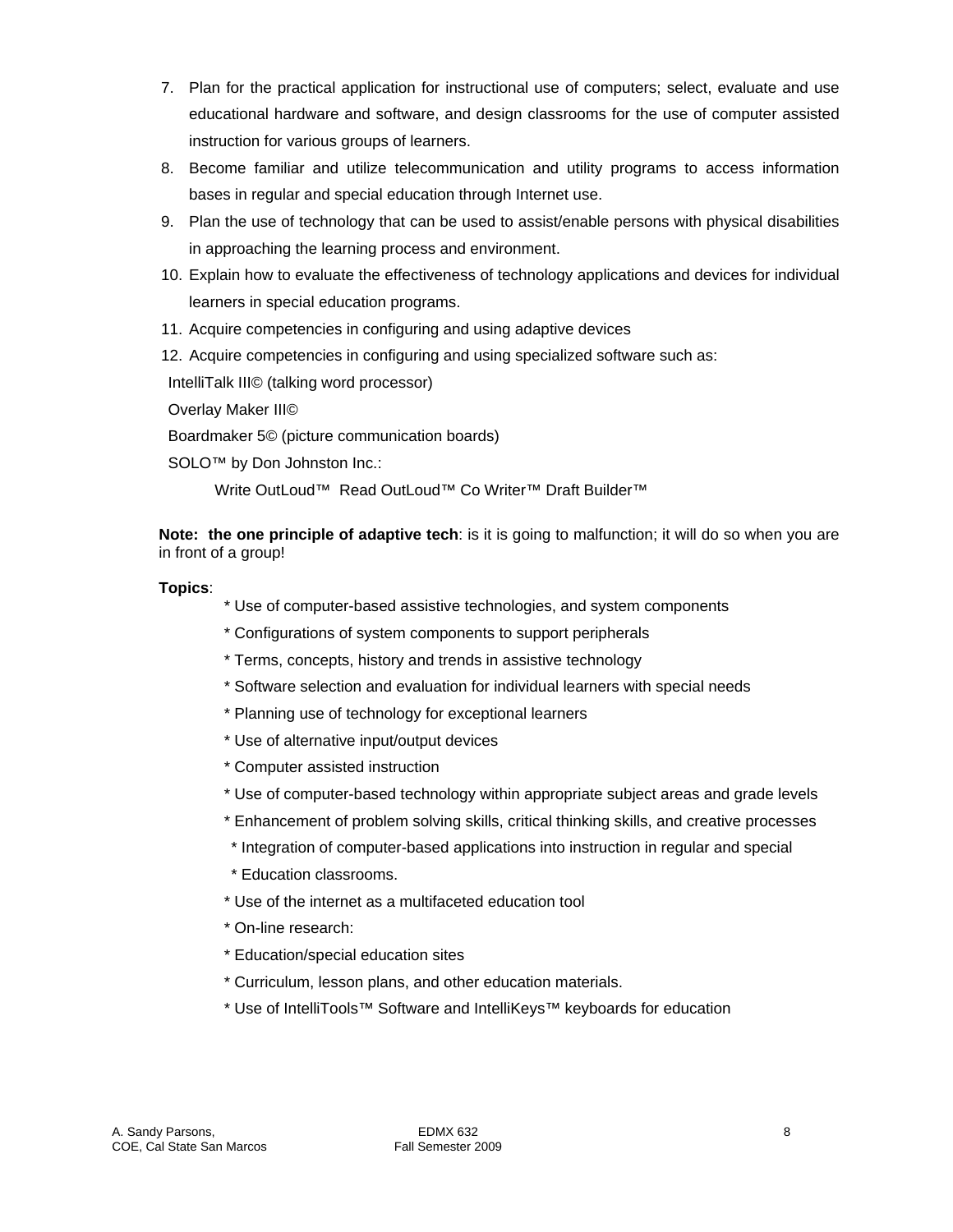# **EDMX 632 ACADEMIC REQUIREMENTS**

| Collaboration/Participation<br>14 sessions at 10 points each<br>session                                                                                                                 | 140 | Be sure to sign in each class<br>session.<br>Participation points are also awarded<br>on your WebCT work for on time<br>postings.                                      |
|-----------------------------------------------------------------------------------------------------------------------------------------------------------------------------------------|-----|------------------------------------------------------------------------------------------------------------------------------------------------------------------------|
| Lab Assignments (11)<br>(10 points each)                                                                                                                                                | 110 | Be sure to turn in your lab sheet for<br>lab points.                                                                                                                   |
| <b>Standards Based Curriculum</b><br>(SBC) Project and Paper<br>(Pairs)                                                                                                                 | 70  | Be sure to post your SBC paper to<br>the Discussion Board and turn it in<br>hard copy on the date on the<br>schedule                                                   |
| Presentation of the SBC<br>Project by entire class                                                                                                                                      | 15  |                                                                                                                                                                        |
| Vendor Project (Individual)                                                                                                                                                             | 100 | Be sure to post your Vendor<br>Summary Paper to the Discussion<br><b>Board</b><br>Turn in all components in hard copy<br>on the date on the schedule                   |
| Reading Activities (2 @ 25<br>points each)                                                                                                                                              | 50  | These will be submitted to the<br>Turn-it-In folder on the Home Page in<br>EDMX 632 WebCT6                                                                             |
| Web CT assignments (3 @<br>25 points per session)<br>plus 10 points participation for<br>each session included in<br>participation points above                                         | 75  | Log into WebCT6 and complete the<br>discussion board prompts. Be sure<br>to post by time and date on course<br>schedule.                                               |
| <b>Task Stream Reflection on</b><br><b>CCTC Standards:</b><br>You must provide these<br>essays and artifacts!<br>Task Stream Postings (50<br>points)<br>Standards: 25 M/M and 25<br>M/S | 40  | Each student must have a Task<br>Stream Account. This work must<br>be posted in order to clear your<br>credential.<br>*Be sure to request feedback from<br>Dr. Parsons |
| <b>TOTAL POINTS</b>                                                                                                                                                                     | 600 |                                                                                                                                                                        |

# **COURSE REQUIREMENTS for EDMX 632**

NOTE: All assignments are due on the date stated on the course schedule. No late work will be accepted. If you encounter extenuating circumstance, please contact the professor. Late work due to extenuating circumstance will be accepted only at the discretion of the instructor and will receive late point deductions.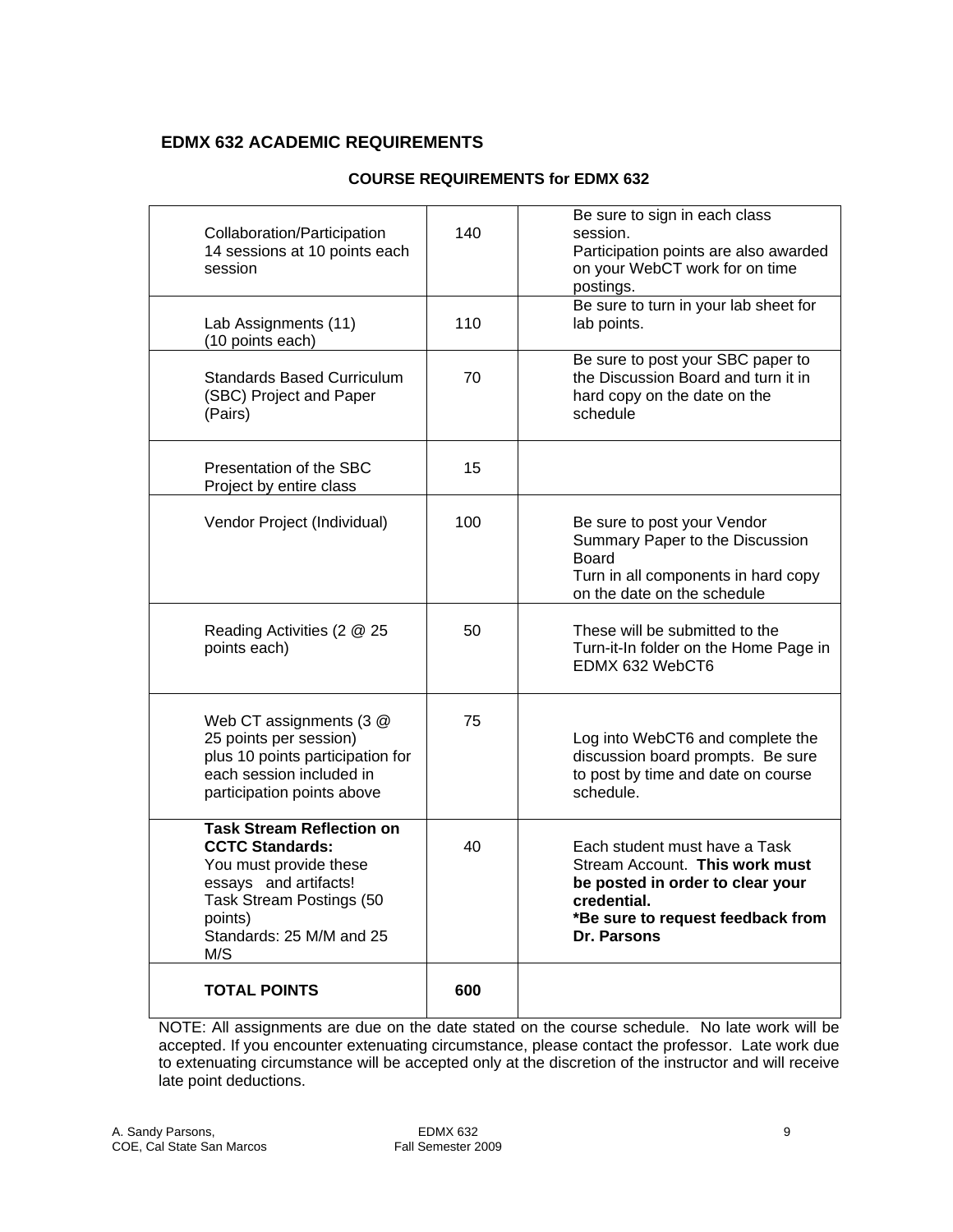# **ASSIGNMENT DESCRIPTIONS - POINTS FOR MEETING COURSE OBJECTIVES:**

#### **Collaboration and Participation: (14 class sessions @ 10 points each = 140 points)**

For each class, participation points will be assigned based upon the following criteria: collaborative cooperation in all labs, classes, and group assignments; enthusiasm for the content and activities; respect for the speakers; patience, flexibility and respect with the technology; and appropriate use of the lab, hardware and software and other aspects included in the Policy and Professional Dispositions listed below. Please note the very strict COE attendance policy requirements on page four of this syllabus and that of this instructor for weekend courses.

#### **Lab work in class and required lab work sheets: (11 @ 10 points each) = 110 points)**

There will be lab activities which require in-class work and lab sheets for each class session. Be sure to get the lab sheet from your bound reader (or from the instructor), do the work, fill it out, and return it to the instructor to get the full points. Missed labs may be made up only with the consent of the instructor, but not for full points as the student has missed the professor's instruction and supervised in-class group work with peers.

**Standards Based Curriculum Project (85 points, including the Paper (70) with Presentation (15)** This is a project to be accomplished in pairs which requires team creation of a standards based lesson using specialized access software and class presentation. The format is included in bound reader.

**Vendor Project (Individual, 100 points).** Each student will be required to contact vendors and research assistive technologies for a specific student. Students will submit a summary paper based upon this review. Six individual vendor reviews are required in addition to the summary paper (formats included in bound reader).

### **Reading Activities: (Individual, 2 @ 25 points each = 50 points total)**

Reading activities will be based on course readings. Prompts will be found in the Assignments Tool area of the WebCT6 course. These are to be submitted to the Turn-it-In folder on the EDMX 632 Home Page in WebCT6.

 **WebCT work: (3 X 25 = 75)** All WebCT postings are due on the date indicated in the course schedule. The web sessions will be de-activated within one week after the due date. No late postings will be accepted.

#### **Reflection on Standards - Task Stream Postings: (40 points):**

You will be required to formally address the CCTC Standards for the Level 1 Special Education Specialist Credential in this course. You will be required to post artifacts and a reflective essay on each required standard for the course (the guidelines for this essay are on the last page is this syllabus). For EDMX 632 you must address standards 25 M/M and 25 M/S. **These postings are required prior to clearing of your credential. Be sure to request feedback from Dr. Parsons.**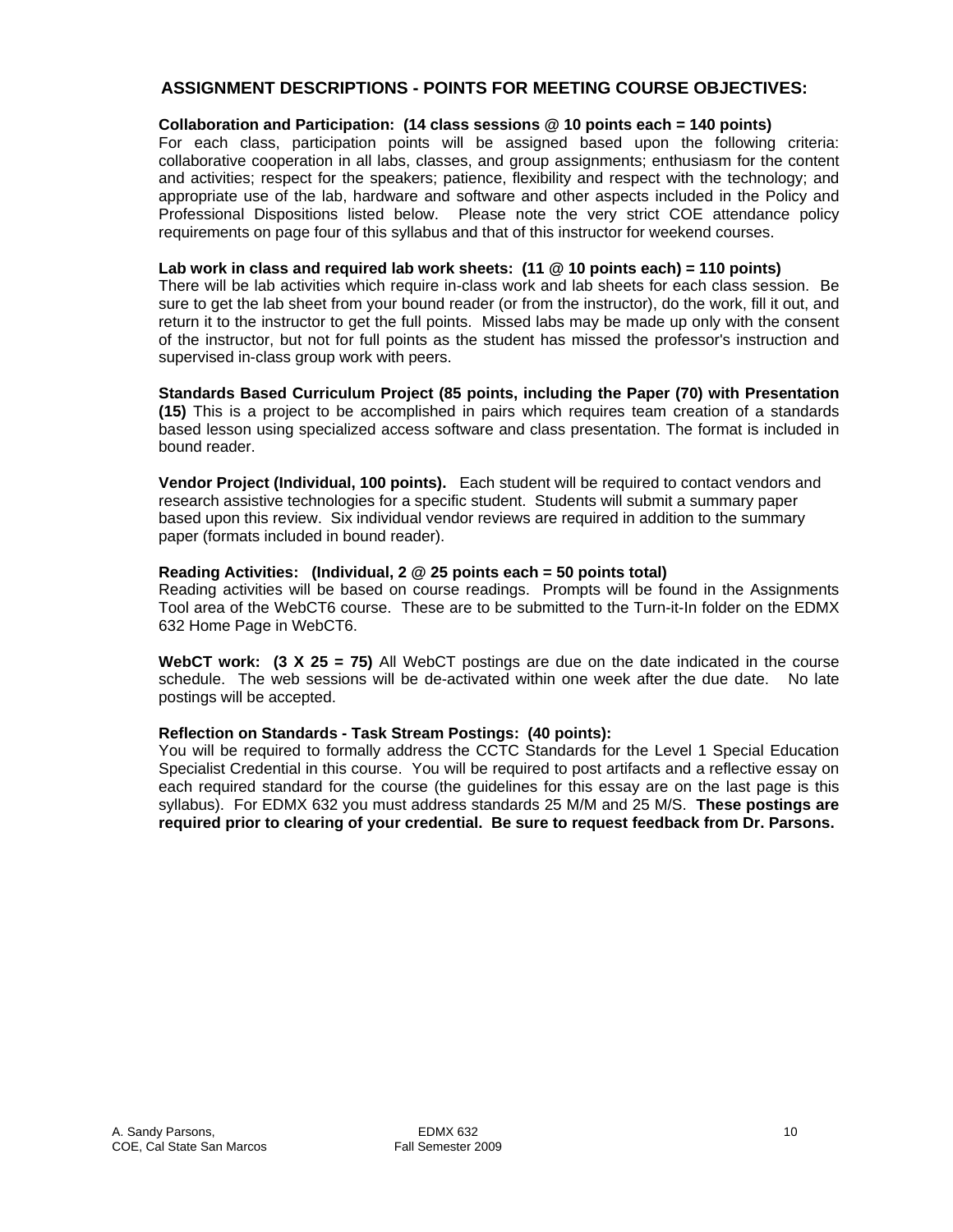#### **Web Based Components and Communications for the Course:**

All communications by E-mail will be via the Course Mail tool in WebCT 6.

Check your Course Mail at least once per week, and always before coming to class.

#### **Criteria for Grading for WebCT work including Discussion Board (DB) Postings:**

- Never give your password to anyone else or allow anyone else to access this course **using your password.**
- Post your response to the Discussion Board (DB) Prompts by the due date and it is best to post at the beginning of the week.
- All postings must be written in professional and respectful language; Respect the opinions of others, and respond collegially.
- Use person first language.
- Compose your work off-line in Word and paste your responses into the discussion board. Keep a document of all your postings as proof of work. Do not attach the Word document to your response. You MUST paste it.
- Read the postings of your colleagues (towards the middle of that week) and post required responses to the posting of others as indicated in the Professor's prompts.
- Be sure your responses are well thought out prior to posting your work.
- Be sure to post your responses by the due date and time on the course schedule.

### **PROFESSIONAL AND ADMINISTRATIVE REQUIREMENTS**

- 1. Use "Person-first" language (e.g., "Student with Down Syndrome" rather than "Down Syndrome student;" "Johnny who happens to have Down Syndrome" rather than "My Down Syndrome student") must be used throughout all written and oral assignments and discussions. Always write in a professional and formal voice.
- 2. Word-process all written documents. **Keep a copy of all of your work**. Proof of completion of all assignments is the responsibility of the student. Keep these records until you have received your grade. Also, you will want these copies for your records and for potential future use as professional portfolio entries. Be sure to keep a record of WebCT postings also.
- 3. Complete and hand in all assignments on the due dates for full credit. If you have extraordinary circumstances that impact completion of your assignments, please inform the instructor(s). Any time that you have questions or concerns, please contact the instructor(s) immediately.
- skills with classmates and guests. Participation points are assigned on the basis of 4. Participate in class discussions and group activities and demonstrate positive interpersonal participation, collegiality, collaborative effort, and professionalism in interactions with fellow students and the instructors and guest lecturers.
- 5. **Responsibility for obtaining handouts is that of the student**. If you are to miss class, be sure to select a class "buddy" to ensure that you receive handouts and information when you must miss class. You may wish to have the following: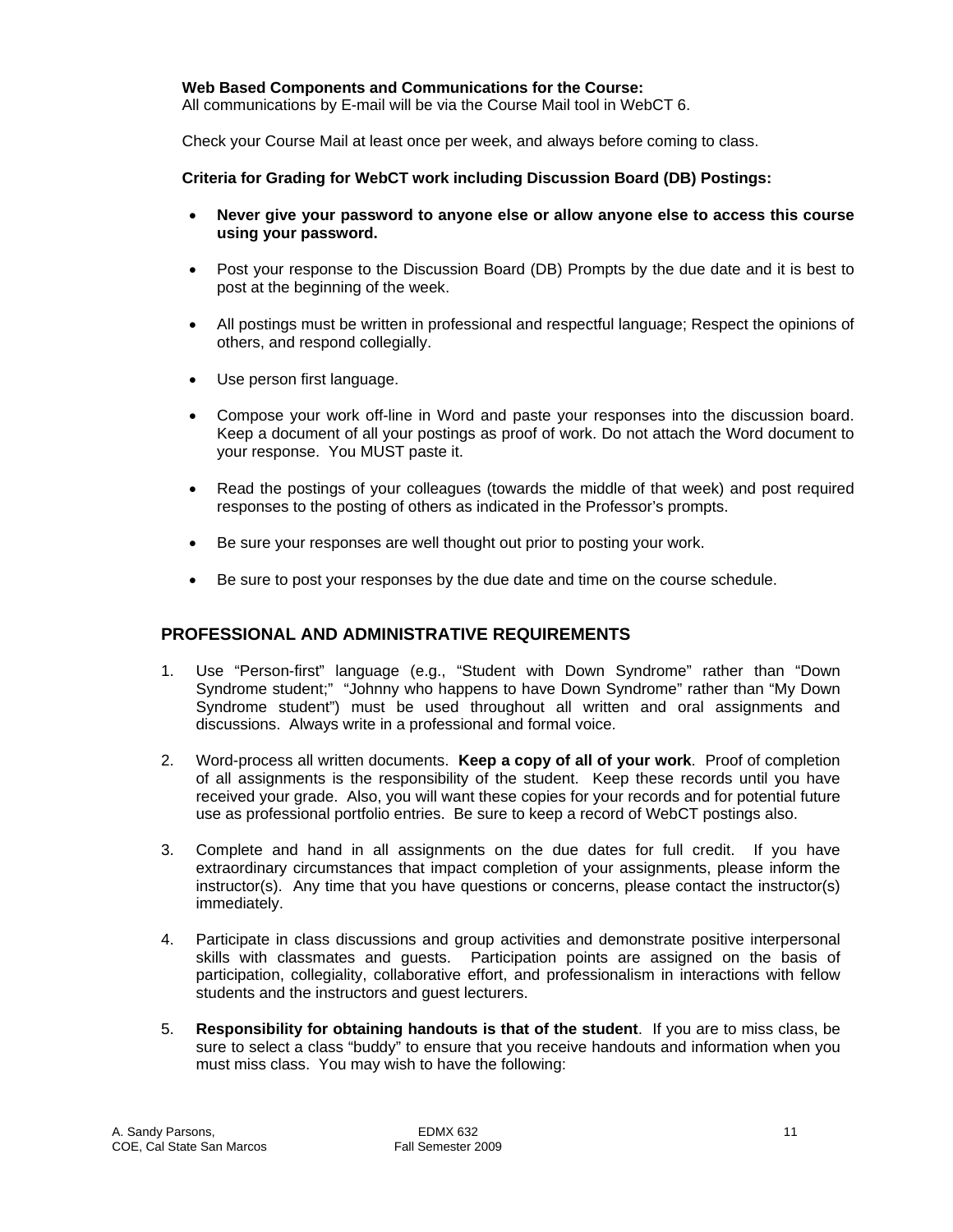- 6. Buddy: Telephone, e-mail address, Fax number. Be sure to have your Buddy pick up the handouts for you.
- 7. If you lose your handouts, you must copy one from a classmate, the copy budget of the COE is extremely limited. TAKE ONLY ONE HANDOUT, the exact number is run, with no extras.
- 8. The instructor does not accept late work either for hard copy assignments or for Web CT assignments. If you have undue and extreme circumstances in your life please contact me for assistance with timelines.

#### **Policies and Professional Dispositions for technology lab:**

- Store all equipment and clean up lab before leaving class.
- Assure that everyone in the group participates in the lab work. A collaborative professional considers his/her colleagues at all times. Much of the adaptive and assistive devices must be shared. Be sure to have each member of the group have hands-on with the devices and software in order to complete full credit for the lab work.
- Demonstrate respect for the instructors, quest speakers, and fellow classmates.
- Arrive on time to class, return from breaks on time, and stay for the full class period.
- **ABSOLUTELY NOT FOOD, DRINK, WATER, ETC. IN THE LAB AT ANY TIME!!!! Students** with food or drink in the lab (other than water bottles at the tables, not at the computers) will be **penalized participation and lab points**. Thank You.
- Please wash your hands before using any adaptive equipment, the keyboard membranes and switches are very sensitive and very expensive. Also, do not write on top of the keyboard membranes.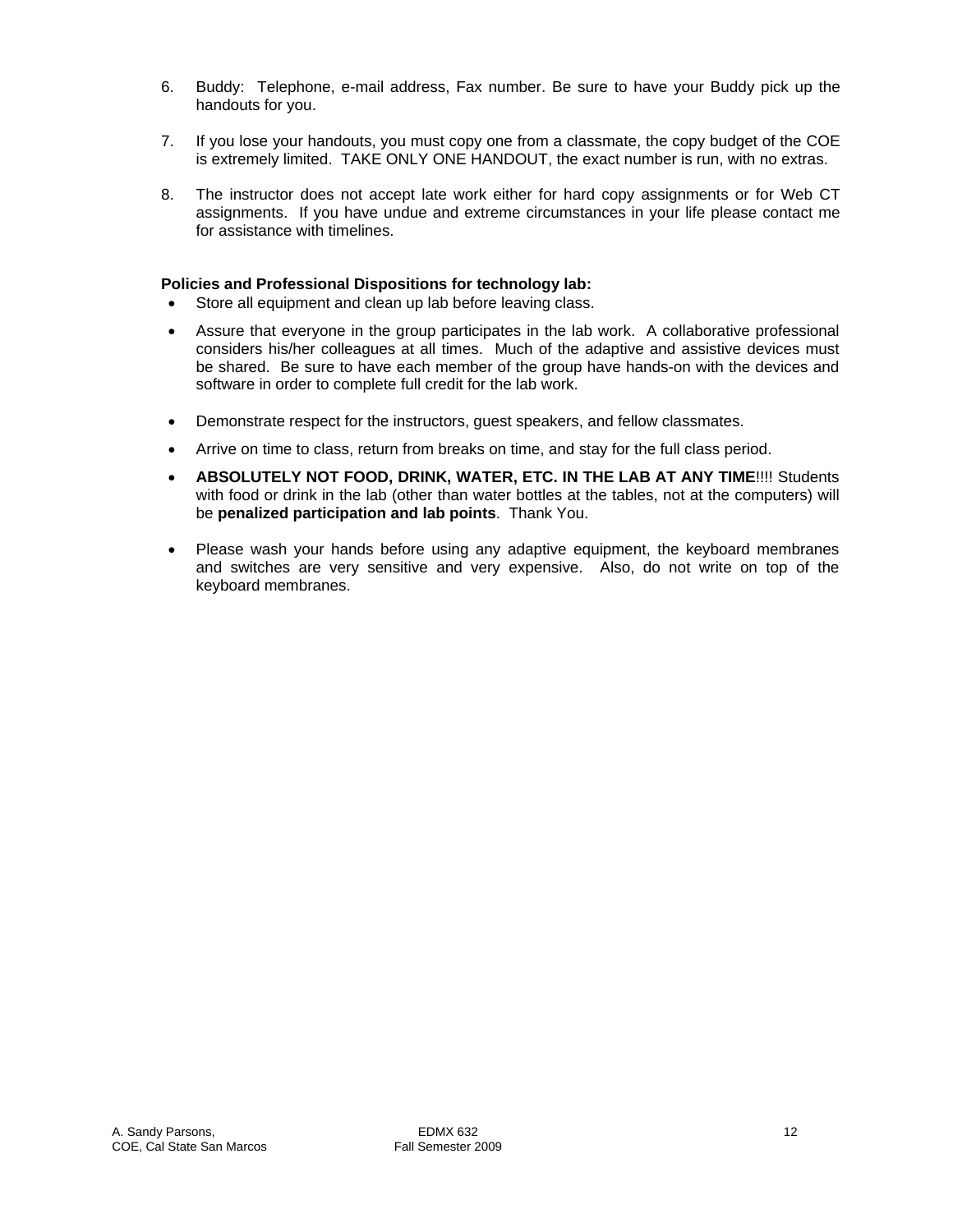# **GRADING STANDARDS:**

Points will be totaled for all assignments and percentages will be calculated. Grades are then computed according to the following scale:

### **GRADING SCALE: (represents percentages of total points)**

| $93 = A$     | $90 = A$        | = B+   |  |  |  |
|--------------|-----------------|--------|--|--|--|
| 83 = B       | $1 = B -$<br>ou | ' = C+ |  |  |  |
| ___ _ _<br>. | .               | .<br>. |  |  |  |

Points below 77 = F (grade of C+ or better required to count course on the credential program)

### **Grading Rubrics: Criteria for Grading Assignments:**

A (93%) Outstanding work on assignment, excellent syntheses of information and experiences, great insight and application, and excellent writing,

B (83%) Completion of assignment in good form with good syntheses and application of information and experiences, writing is good,

C (73%) Completion of assignment, adequate effort, adequate synthesis of information and application of information and experiences, writing is adequate.

### **Criteria for Grading the Course:**

A (93%) Outstanding work on all assignments, excellent syntheses of information and experiences

B (83%) Completion of all assignments in good form with adequate syntheses of information and experiences

C (73%) Completion of all assignments, minimum effort, minimal synthesis of information and experiences.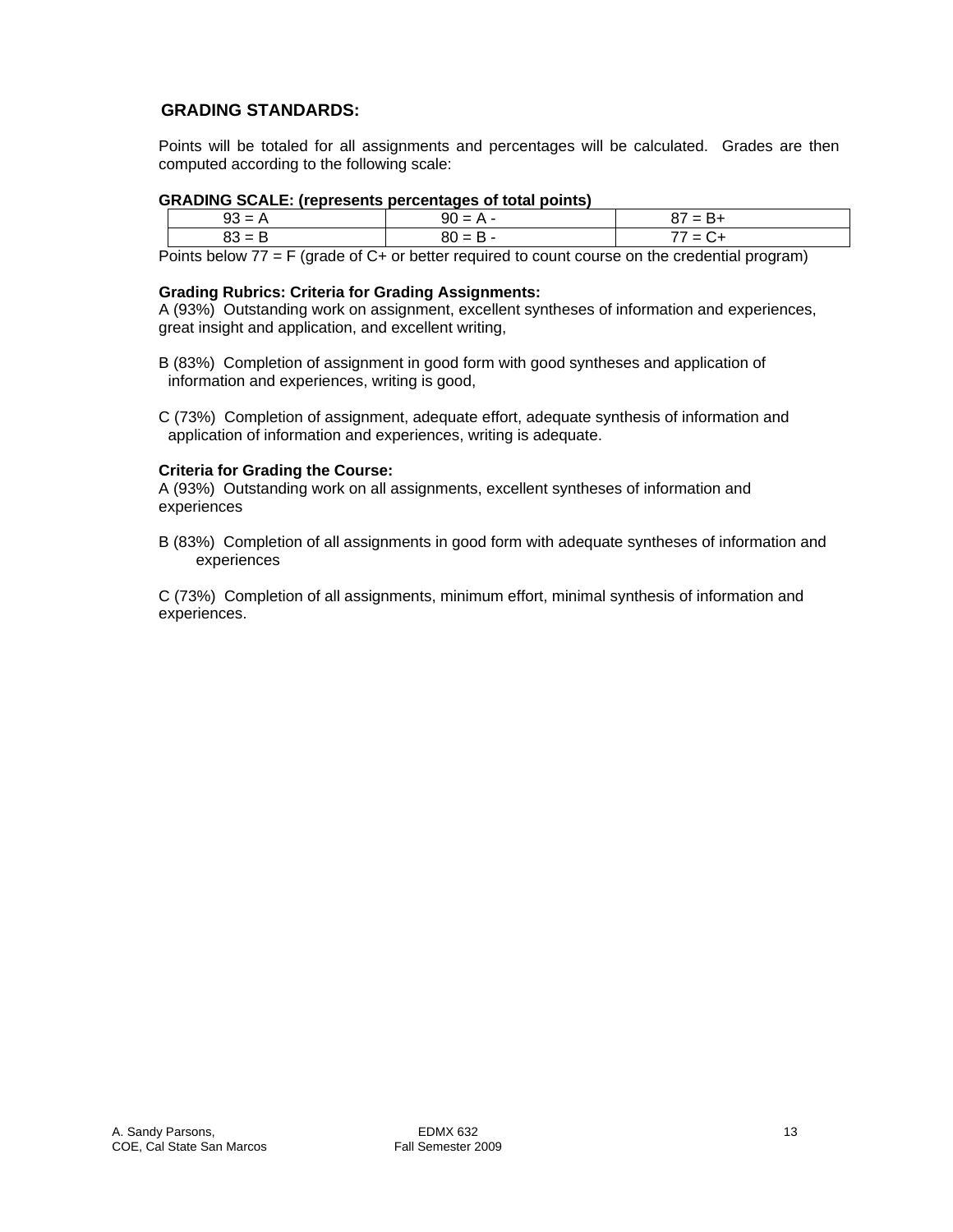# **GUIDELINES FOR TASKSTREAM FOR LEVEL I STANDARDS**

The purpose of the Level I portfolio is to assess how you meet each of the Level I standards. Although all of the artifacts you place in your portfolio have been assessed/graded by your professors, the connection between the artifacts and your understanding of how your course and field experiences evidence your competence is note demonstrated until you make those connections in your Level I portfolio in TaskStream. Your task is to write a cogent reflective essay for each Level I standard about how the artifacts you post provide evidence that you have met each Level I standard.

Level I standards are threaded throughout your Level I Education Specialist credential program and are addressed multiple times within and across courses. Even though a number of standards are addressed in each course, you are specifically responsible for writing a reflective statement for a given subset of standards in given courses. The standards are identified in each course's syllabus and are expected to be reflected upon in TaskStream by the end of each course.

Please be succinct in your writing. More is NOT necessarily better. State your ideas clearly and ground them in the evidence represented by your artifact(s). When you submit each Level I response, you will request and receive feedback from the course instructor. The instructor will ask for revision or state that you are done. You will not be done with or receive full credit for a Taskstream submission if you are asked to revise it and you do not do so by the last class of the course. Please continue to check your TaskStream portfolio until the instructor states that you are done with the response to each assigned Level I standard.

Each narrative must include at least the following components.

To assist you writing your reflective essays for each standard, the faculty has agreed upon a paragraph structure to help guide you with your responses. You must attach a minimum of one artifact for each standard. This artifact may be designated by the course or it may be your choice. Consult the course syllabus to determine this. You also are encouraged to attach and write about more than one evidence.

Required 1st paragraph: Introduce the reader to the focus of your response as it relates to the Level I standard. DO NOT restate the standard; instead, reflect upon and summarize the significance of your overall learning and competence regarding the standard. Stated in another way, this paragraph should address the "so what" of your learning.

Required 2nd paragraph: Explain how one attached artifact evidences your learning related to the Level I standard. The key here is "evidence." How does this artifact prove that you have learned something specific related to this Level I standard?

Optional additional paragraph(s): If you attach additional artifacts, write a similar paragraph to that described for the 2nd paragraph. We encourage you to provide multiple evidences for each standard.

Final paragraph: Describe what from your field experiences (e.g., student teaching, internship, observations) has enabled you to demonstrate competence with regard to this Level I standard. You may include an artifact from your field experience. If you do so, please explain how it evidences your competence with regard to the standard. Finally, identify what you still need to learn related to this standard. In other words, set a professional learning goal for your future practice with regard to the standard.

Notes: If more than one course addresses a given standard (e.g. Standard 25 M/S which is addressed in both EDMX 632 and EDMX 634) you must add an additional paragraph in section 2, and attach the related artifact. Do not copy blocks of text from one standard to another.